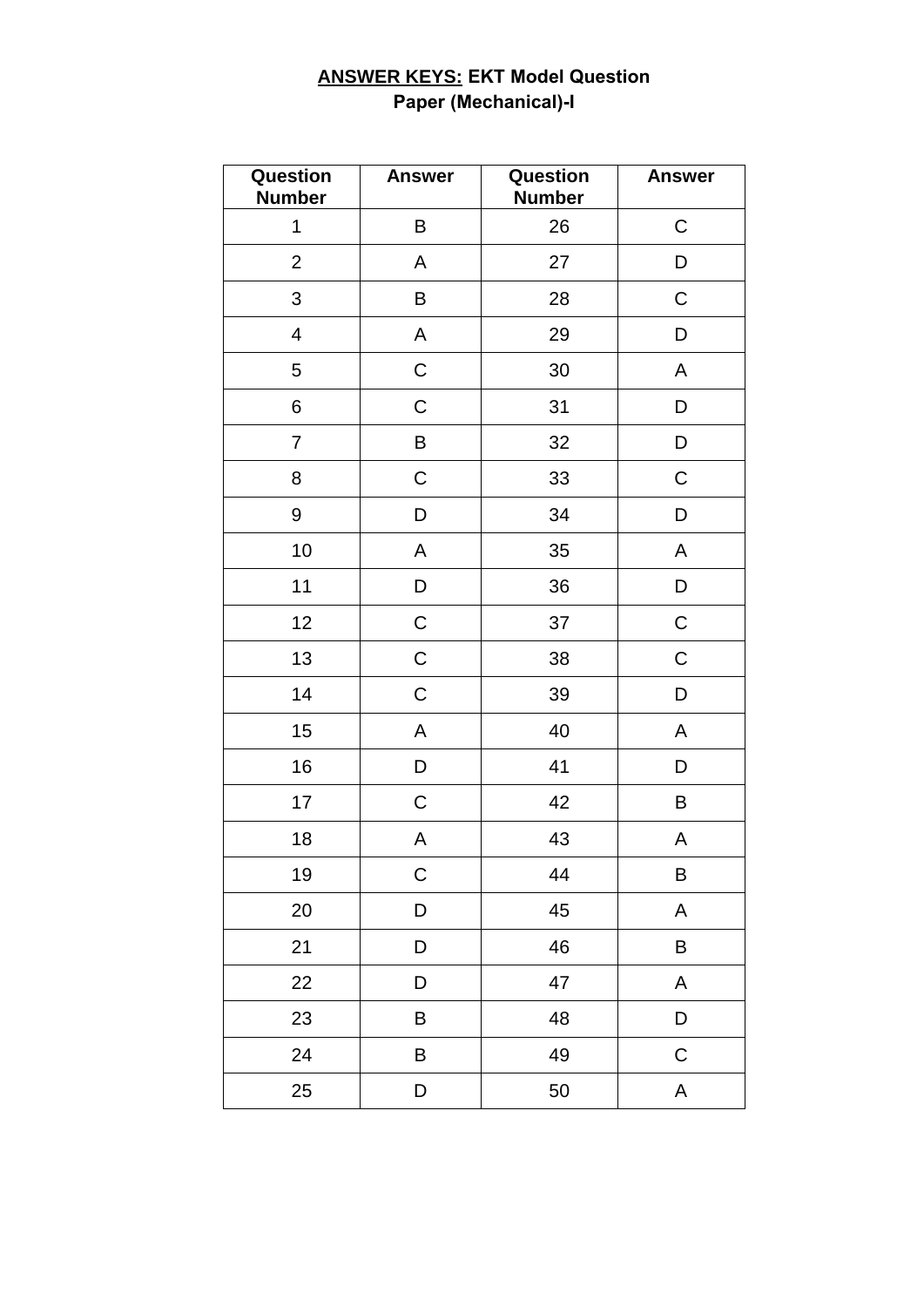| Question<br><b>Number</b> | <b>Answer</b> | Question<br><b>Number</b> | <b>Answer</b> |
|---------------------------|---------------|---------------------------|---------------|
| $\mathbf 1$               | А             | 26                        | $\mathsf C$   |
| $\overline{2}$            | B             | 27                        | D             |
| 3                         | A             | 28                        | D             |
| $\overline{\mathbf{4}}$   | D             | 29                        | D             |
| 5                         | $\mathsf C$   | 30                        | B             |
| 6                         | A             | 31                        | B             |
| $\overline{7}$            | A             | 32                        | D             |
| 8                         | D             | 33                        | C             |
| 9                         | D             | 34                        | D             |
| 10                        | $\mathsf C$   | 35                        | $\mathsf C$   |
| 11                        | D             | 36                        | D             |
| 12                        | A             | 37                        | D             |
| 13                        | $\mathsf C$   | 38                        | ${\mathsf C}$ |
| 14                        | B             | 39                        | $\mathsf C$   |
| 15                        | C             | 40                        | D             |
| 16                        | D             | 41                        | A             |
| 17                        | A             | 42                        | D             |
| 18                        | D             | 43                        | B             |
| 19                        | $\mathsf C$   | 44                        | A             |
| 20                        | $\mathsf C$   | 45                        | B             |
| 21                        | $\mathsf C$   | 46                        | B             |
| 22                        | A             | 47                        | A             |
| 23                        | D             | 48                        | B             |
| 24                        | $\mathsf C$   | 49                        | $\mathsf A$   |
| 25                        | A             | 50                        | $\mathsf C$   |

## **ANSWER KEY: EKT Model Question Paper (Mechanical)-II**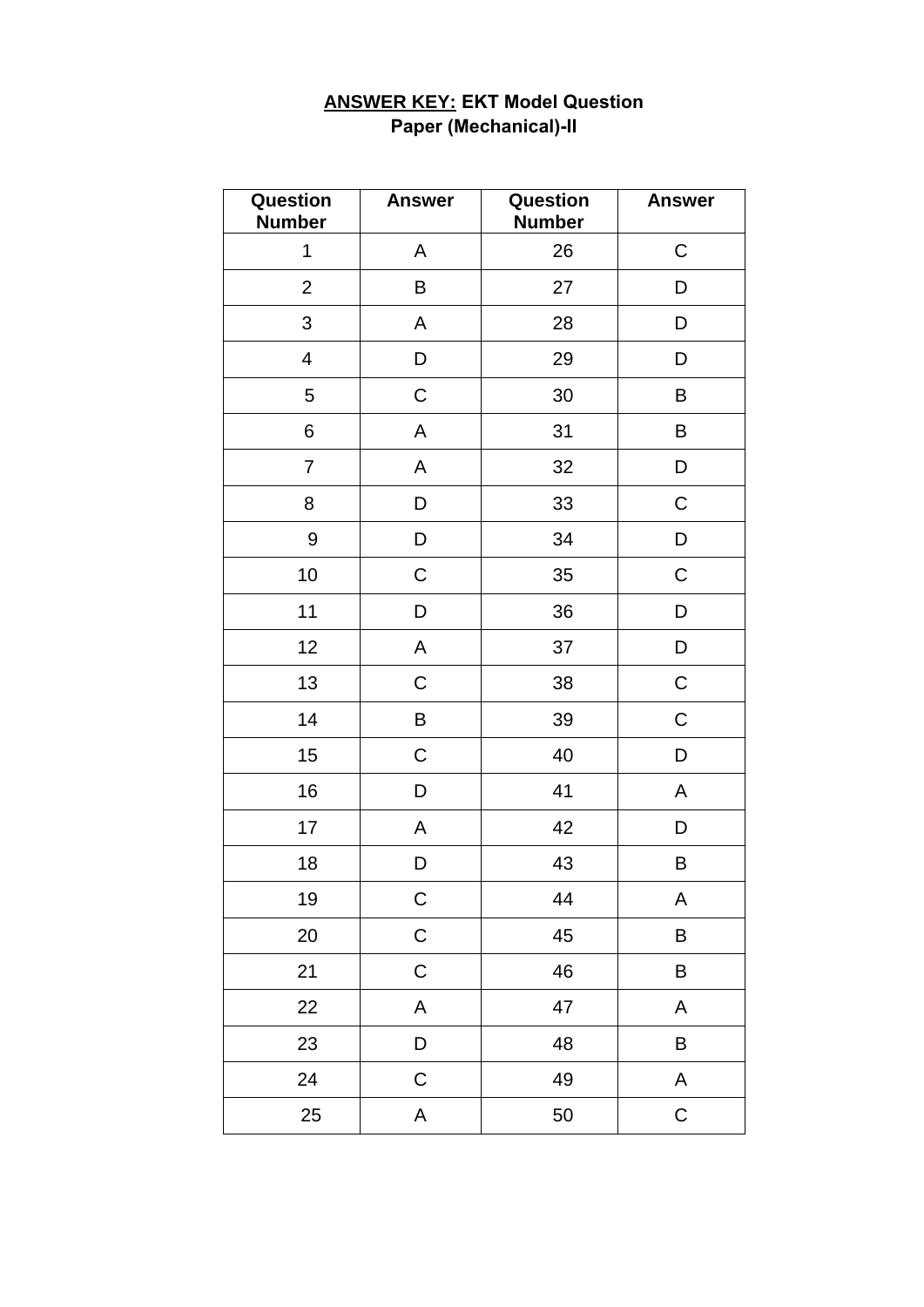| Question<br><b>Number</b> | <b>Answer</b> | Question<br><b>Number</b> | <b>Answer</b> |
|---------------------------|---------------|---------------------------|---------------|
| $\mathbf 1$               | B             | 26                        | D             |
| $\overline{2}$            | Α             | 27                        | $\mathsf C$   |
| 3                         | B             | 28                        | D             |
| $\overline{\mathcal{A}}$  | A             | 29                        | B             |
| 5                         | $\mathsf C$   | 30                        | $\mathsf C$   |
| $\,6$                     | A             | 31                        | A             |
| $\overline{7}$            | D             | 32                        | B             |
| 8                         | $\mathsf C$   | 33                        | D             |
| $\boldsymbol{9}$          | D             | 34                        | D             |
| 10                        | A             | 35                        | B             |
| 11                        | A             | 36                        | A             |
| 12                        | D             | 37                        | $\mathsf C$   |
| 13                        | $\mathsf C$   | 38                        | A             |
| 14                        | B             | 39                        | $\mathsf C$   |
| 15                        | $\mathsf C$   | 40                        | A             |
| 16                        | $\mathsf C$   | 41                        | B             |
| 17                        | A             | 42                        | Α             |
| 18                        | A             | 43                        | A             |
| 19                        | A             | 44                        | $\mathsf C$   |
| 20                        | B             | 45                        | $\mathsf C$   |
| 21                        | B             | 46                        | D             |
| 22                        | $\mathsf C$   | 47                        | B             |
| 23                        | B             | 48                        | B             |
| 24                        | B             | 49                        | B             |
| 25                        | $\mathsf C$   | 50                        | $\mathsf C$   |

## **ANSWER KEYS: EKT Model Question Paper** (Computer Science)-I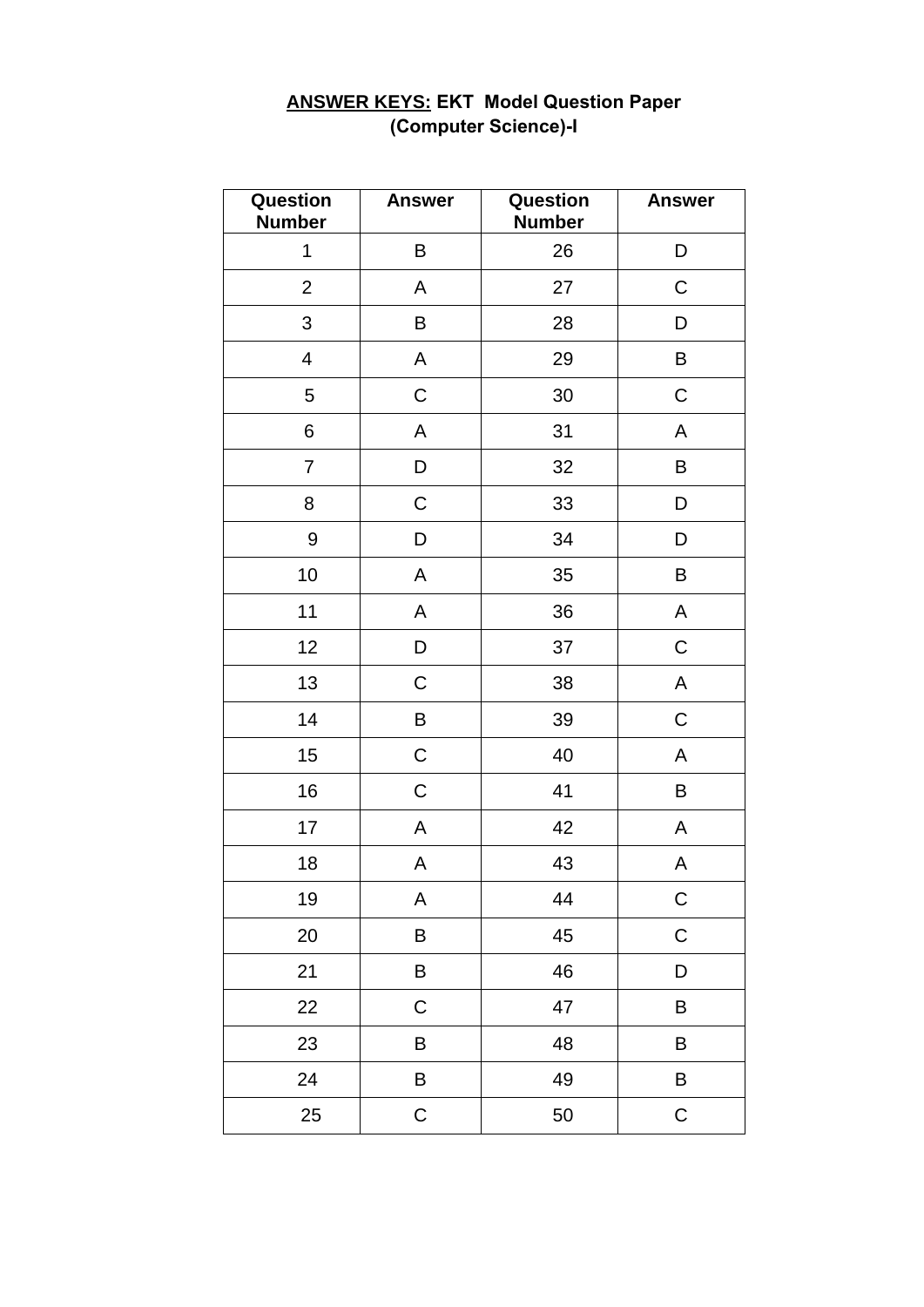| Question<br><b>Number</b> | <b>Answer</b> | Question<br><b>Number</b> | <b>Answer</b> |
|---------------------------|---------------|---------------------------|---------------|
| 1                         | A             | 26                        | $\mathsf C$   |
| $\overline{c}$            | D             | 27                        | A             |
| 3                         | $\mathsf C$   | 28                        | $\sf B$       |
| $\overline{\mathbf{4}}$   | B             | 29                        | D             |
| 5                         | C             | 30 <sup>°</sup>           | D             |
| 6                         | B             | 31                        | $\sf B$       |
| $\overline{7}$            | A             | 32                        | A             |
| 8                         | $\mathsf C$   | 33                        | A             |
| 9                         | A             | 34                        | $\mathsf C$   |
| 10                        | $\mathsf C$   | 35                        | $\mathsf C$   |
| 11                        | $\mathsf A$   | 36                        | D             |
| 12                        | $\mathsf C$   | 37                        | B             |
| 13                        | A             | 38                        | B             |
| 14                        | A             | 39                        | B             |
| 15                        | A             | 40                        | $\mathsf C$   |
| 16                        | B             | 41                        | B             |
| 17                        | B             | 42                        | А             |
| 18                        | $\mathsf C$   | 43                        | B             |
| 19                        | B             | 44                        | $\mathsf A$   |
| 20                        | B             | 45                        | $\mathsf C$   |
| 21                        | $\mathsf C$   | 46                        | D             |
| 22                        | D             | 47                        | A             |
| 23                        | $\mathsf C$   | 48                        | $\mathsf C$   |
| 24                        | D             | 49                        | A             |
| 25                        | B             | 50                        | D             |

#### **ANSWER KEYS: EKT Model Question Paper (Computer Science)-II**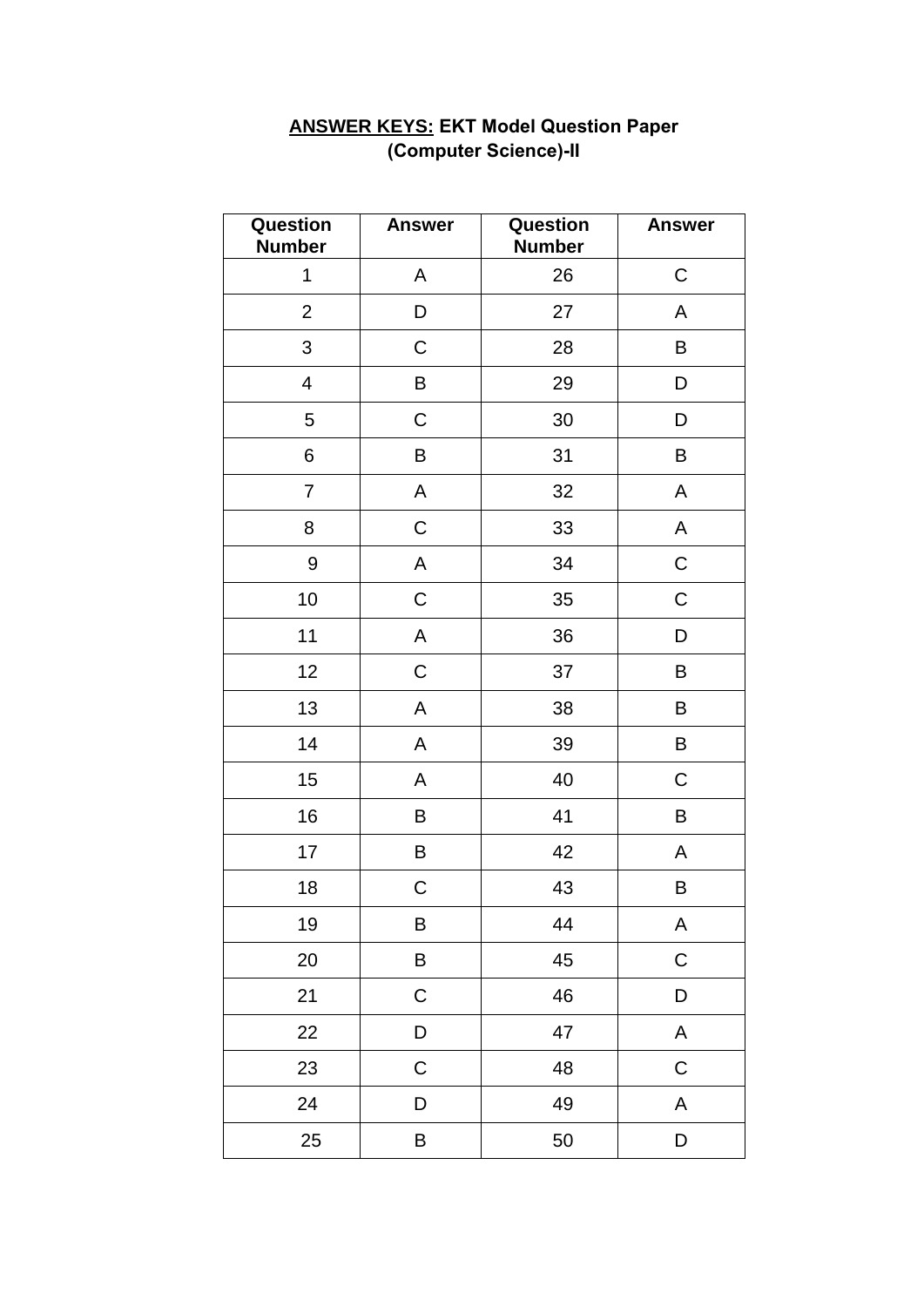| Question<br><b>Number</b> | <b>Answer</b> | Question<br><b>Number</b> | <b>Answer</b>             |
|---------------------------|---------------|---------------------------|---------------------------|
| $\mathbf 1$               | $\mathsf C$   | 26                        | $\mathsf C$               |
| $\mathbf{2}$              | A             | 27                        | D                         |
| $\mathfrak{S}$            | B             | 28                        | $\mathsf D$               |
| $\overline{\mathbf{4}}$   | В             | 29                        | A                         |
| 5                         | A             | 30                        | B                         |
| 6                         | D             | 31                        | B                         |
| $\overline{7}$            | D             | 32                        | B                         |
| 8                         | В             | 33                        | B                         |
| $\boldsymbol{9}$          | B             | 34                        | B                         |
| 10                        | D             | 35                        | $\mathsf C$               |
| 11                        | D             | 36                        | D                         |
| 12                        | A             | 37                        | A                         |
| 13                        | B             | 38                        | A                         |
| 14                        | $\mathsf C$   | 39                        | B                         |
| 15                        | $\mathsf C$   | 40                        | A                         |
| 16                        | $\mathsf C$   | 41                        | A                         |
| 17                        | $\mathsf C$   | 42                        | A                         |
| 18                        | B             | 43                        | A                         |
| 19                        | A             | 44                        | B                         |
| 20                        | D             | 45                        | $\mathsf C$               |
| 21                        | $\mathsf C$   | 46                        | $\mathsf C$               |
| 22                        | B             | 47                        | $\mathsf C$               |
| 23                        | $\mathsf C$   | 48                        | D                         |
| 24                        | A             | 49                        | $\mathsf C$               |
| 25                        | D             | 50                        | $\boldsymbol{\mathsf{A}}$ |

# **ANSWER KEYS: EKT Model Question Paper (Electrical &** Electronics)-I